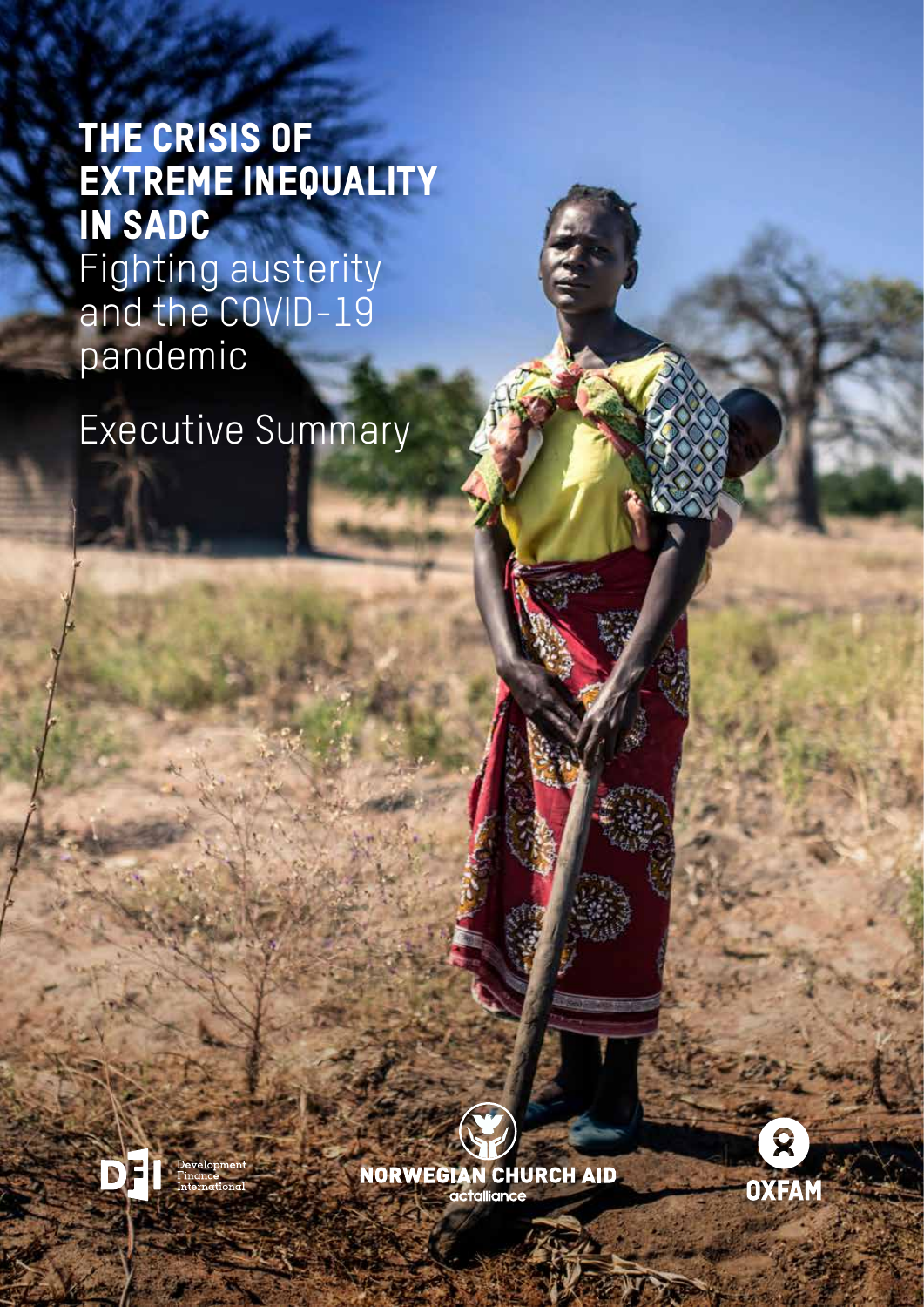**2 THE CRISIS OF EXTREME INEQUALITY IN SADC**  FIGHTING AUSTERITY AND THE COVID-19 PANDEMIC

# EXECUTIVE SUMMARY

In 2018, Development Finance International (DFI) and Oxfam warned that southern Africa was the most unequal region in Africa, while highlighting that some of its governments had realized the need to take stronger measures to reduce inequality.<sup>1</sup> In 2022, using their Commitment to Reducing Inequality Index (CRI) framework, this report by DFI, Norwegian Church Aid (NCA) and Oxfam finds that many Southern African Development Community (SADC) member governments<sup>2</sup> are showing considerable commitment to fighting inequality – but still nowhere near enough to offset the huge inequality produced by the market and exacerbated by the COVID-19 pandemic.

Although the extractive industry contributes about 10% of SADC's GDP, 25% of regional exports, about 7% of direct employment and 20% of national government revenues, $3$  the industry has often exacerbated inequality and poverty. This is in large due to limited mechanisms to promote public participation along the extractive industries value chain, from contract negotiation/licensing and free prior informed community participation leading to conflict and evictions, corruption and state capture, unfair taxation, illicit financial flows and smuggling.

Before the pandemic, SADC member states were on average lagging 33% behind their North African counterparts in their CRI scores, and were doing less than half as well as the best performers globally. SADC governments performed relatively well on progressive taxation, but this did not translate into public services reaching people living in poverty, and labour rights remained inadequate. Several SADC member countries (South Africa, Namibia, Eswatini, Botswana and the Seychelles) have been hard hit by the pandemic (with death rates in the top 64 in the world), and infection and death rates throughout the region rose sharply between April and mid-August 2021. It is also increasingly becoming clear that the pandemic is the region's worst economic crisis in decades, pushing millions into poverty and exacerbating inequality. The crisis continues due to the obscene global vaccine inequality, which means that only 14% of SADC citizens had been fully vaccinated as of end of March 2022.<sup>4</sup>

The immediate economic impact of the pandemic was staggering, with SADC losing \$80bn in GDP<sup>5</sup> and 35.5 million jobs (26% of end-2019 jobs), according to one study.<sup>6</sup> Surveys from six countries showed that more than 60% of citizens lost income or work due to COVID-19.7

Across the region, austerity is being introduced in many countries at the exact time that COVID-19 infections are increasing. Due to limited fiscal space, nine governments scaled back spending in 2021. Across SADC as a whole, budgets were cut by \$12.1bn,<sup>8</sup> well over twice the amount (\$5.1bn) it would cost to buy and deliver vaccinations for all SADC citizens.<sup>9</sup> Data for 2022–26 show plans to reduce public spending by \$30.2bn, equivalent to an annual cut of \$6bn for each of the five years, compared to 2021.<sup>10</sup> This would be enough money for governments to raise health expenditure by 28%, from the present average of \$177 per capita to \$226 per capita, and keep it at that level until 2026.<sup>11</sup>

For some of the worst-affected countries, the scale of austerity is daunting. For example, the cuts planned by the government of Zambia in 2022–26 are equivalent to five times its annual health budget; in Malawi, Mozambique and the Seychelles, they are twice their health budgets.<sup>12</sup> Reducing public budgets on this scale will almost certainly fail to reverse the pandemic-driven increase in inequality and will prevent the large rises in social spending needed to meet the Sustainable Development Goals (SDGs) by 2030.

The danger of austerity is compounded by another effect of the pandemic: the rapid rise in debt. Governments have had to constrain social spending due to increasing debt service payments. Even before the pandemic, debt servicing was reaching astronomical levels in most SADC countries, with governments spending on average almost three times as much on domestic and external debt service as on health. In 2020–21, debt servicing took 42.2% of government revenues on average in SADC. The debt suspension initiatives enacted by the G20 countries in 2020–21 have proven to be woefully inadequate.

The combination of budget cuts, rising debt and a slow recovery due to global vaccine inequity risks raising the SADC inequality crisis to new heights.

However, it does not have to be this way. Increasing tax revenues holds enormous potential for funding government programmes to reduce inequality. If SADC governments were to increase their tax revenues by just 1% of GDP for the next five years (2022–26), they would raise an additional \$44.3bn or an average of \$8.9bn per year. This would be enough to provide quality education to nearly 15 million primary school children each year.13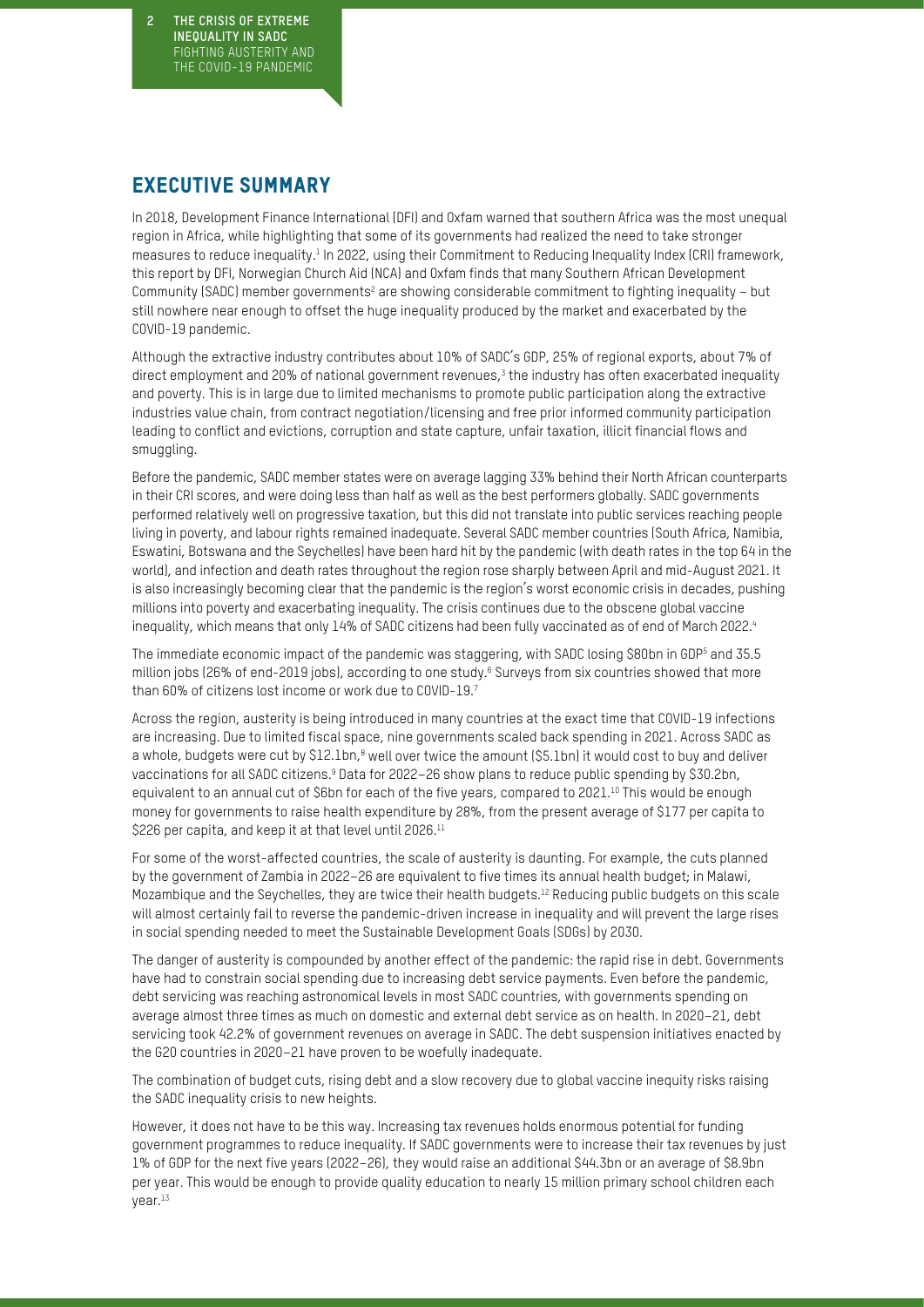**3 THE CRISIS OF EXTREME INEQUALITY IN SADC**  FIGHTING AUSTERITY AND THE COVID-19 PANDEMIC

Governments can raise this revenue in progressive ways that help fight inequality, by increasing income tax rates and collection, and reinforcing wealth taxes. This would also offset the massive gains in income and wealth by southern Africa's richest people during the pandemic. For example, the five richest men in the region saw their wealth increase by \$3.2bn in the first 19 months of the pandemic, which is more than the funds it would take to fully vaccinate 60% of SADC citizens.<sup>14</sup> Surveys from eight SADC countries show that more than three-quarters of citizens think it is fair to tax the rich more in order to fund programmes that benefit people living in poverty.<sup>15</sup> The extractives industry could play a huge role in raising the necessary revenue for spending in the pro-poor sectors. Southern Africa needs a "developmental state" that moves from being a provider of favourable conditions for (largely foreign) investors towards being a regulator and an economic player that can affect redistribution and facilitate the achievement of equality.

It is also vitally important that tax revenues are spent transparently on the public services that reduce inequality the most (education, health, social protection and smallholder food-producing agriculture). However, most SADC member states are falling far short of the spending needed to reach the SDGs for universal coverage of education, health and social protection, and Comprehensive Africa Agriculture Development Programme (CAADP) targets for agriculture spending.

There is a limit to what government budgets can do to reduce the extremely high inequality produced by labour markets. Many SADC countries are among those that have the world's highest wage inequality, and high levels of unemployment, informal and vulnerable employment which deprive workers (especially women) of labour rights. Governments will need to work harder to extend and enforce labour rights, and to tackle the structural causes of inequality, notably in access to assets such as land and financial services.

Statistical comparisons with global governance indexes (the Corruption Perception Index and Open Budget Index) show strong correlations between low corruption, transparent budgets and high commitment to tackling inequality, especially in SADC, so anti-inequality policies need to be accompanied by anti-corruption and budget transparency measures in order to succeed.

Regional bodies such as SADC, and the broader international community, can also help steer countries away from the destructive path of austerity, towards an inclusive and broad-based recovery. The IMF and World Bank in particular need to encourage progressive tax increases, measures to combat tax dodging, higher funding for public services, and improved labour rights and social protection. To prevent austerity and free up money for social spending, the international community needs to deliver much more funding, through urgent and ambitious debt relief and more aid. It is also worth considering regular issuances of IMF Special Drawing Rights over the coming decade.

SADC governments' efforts to reduce poverty and inequality have been thrown off course by the COVID-19 pandemic, and post-pandemic austerity would make this much worse. It is not yet too late to change direction. By increasing taxes on those who can best afford them, and receiving urgent debt relief and external funding, SADC countries can spend more on public services and enhance workers' rights. Additionally, the benefits of the extractive industry must be shared equitably through national budgets financing towards essential service delivery whose dire state have been exposed by the COVID-19 pandemic, and productive sectors like agriculture that host most of the population in the region. This will allow them to beat austerity, and protect their populations better against future pandemics: but it will happen only if governments, regional institutions and the global community drastically increase their commitments to reduce inequality by 2030.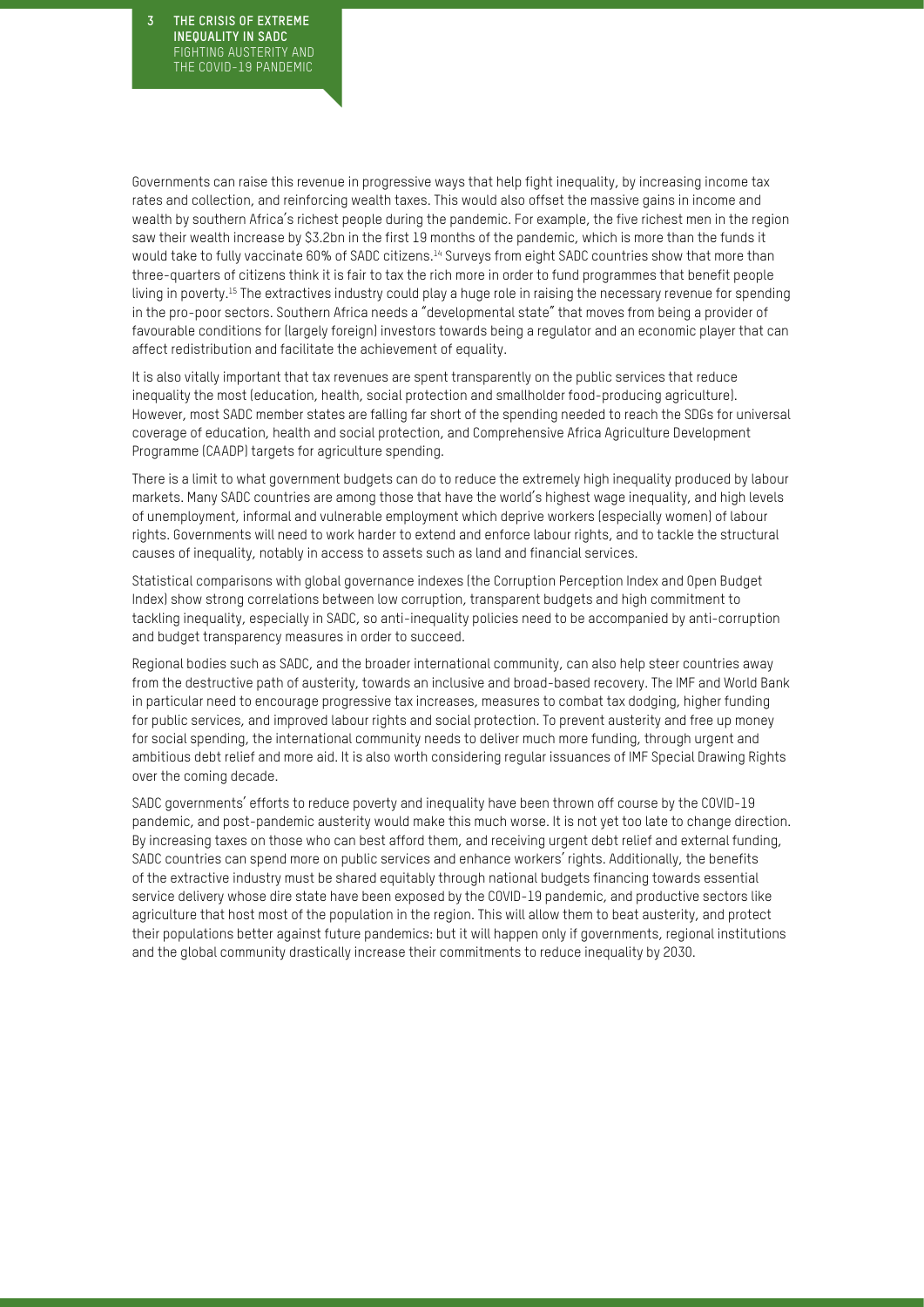## **NOTES**

All links last accessed November 2021, except where specified.

- 1 See M. Lawson and M. Martin. (2018). *The Commitment to Reducing Inequality Index 2018: A Global Ranking of Governments Based on What They are Doing to Tackle the Gap Between Rich and Poor*. [https://policy-practice.oxfam.org/resources/the-commit](https://policy-practice.oxfam.org/resources/the-commitment-to-reducing-inequality-index-2018-a-global-ranking-of-government-620553/)[ment-to-reducing-inequality-index-2018-a-global-ranking-of-government-620553](https://policy-practice.oxfam.org/resources/the-commitment-to-reducing-inequality-index-2018-a-global-ranking-of-government-620553/)
- 2 This report analyses 15 of the 16 SADC member governments. Comoros is excluded due to lack of sufficient public data for it to be included in the Commitment to reducing Inequality Index.
- 3 I. Ramdoo. (2020). *The Impact of COVID-19 on Employment in Mining*. IGF. The International Institute for Sustainable Development. Available at <https://www.iisd.org/publications/brief/impact-covid-19-employment-mining>
- 4 Data from Our World in Data. (2022). *Coronavirus (COVID-19) Vaccinations*. See also WHO (2021, 2 September). *Eight in 10 African Countries to Miss Crucial Covid-19 Vaccination Goal*. According to data from Airfinity, just 33% of the over 1.45bn doses of vaccine given globally under COVAX have gone to Africa.
- 5 This is estimated by comparing the IMF's forecasted real GDP growth for 2020 prior to the COVID-19 crisis (from October 2019) with the region's actual real GDP growth figures for 2020 from October 2021. The difference is taken to represent the economic loss to the region. Projections from 2019 are from IMF. (2019). *Sub-Saharan Africa Regional Economic Outlook: Navigating Uncertainty*. <https://www.imf.org/en/Publications/REO/SSA/Issues/2019/10/01/sreo1019> . Actual GDP growth for 2020 is taken from IMF. (2021a). *World Economic Outlook Database: October 2021.* [https://www.imf.org/en/Publications/WEO/weo-database/2021/October](https://www.imf.org/en/Publications/WEO/weo-database/2021/April/weo-report?c=638,748,624,628,662,648,652,656,654,668,678,692,694,722,724,742,&s=GGX_NGDP,&sy=2018&ey=2026&ssm=0&scsm=1&scc=0&ssd=1&ssc=0&sic=0&sort=country&ds=.&br=1)
- 6 I. Strauss, G. Isaacs, and J. Rosenberg. (2021), '*The Effect of Shocks to GDP on Employment in SADC Member States During COVID-19 Using a Bayesian Hierarchical Model', African Development Review, 33, S221–S237*.
- 7 J. Ray. (2021, 3 May). *COVID-19 Put More Than 1 Billion Out of Work.* Gallup. <https://news.gallup.com/poll/348722/covid-put-billion-work.aspx>
- 8 This is calculated from IMF projections of general government expenditure as a percentage of GDP, comparing the figures for 2020 with 2021, and converting into dollar amounts by comparing to GDP in current prices. Data from IMF. (2021a). *World Economic Outlook Database: October 2021*.
- 9 This is based on a two-dose programme with an estimated cost of \$7 for each dose for the 418.2 million citizens in the region. The estimated vaccine delivery cost is based on a WHO estimate, see: Reuters. (2021, 28 April). *Donate \$7 for a COVID-19 Vaccine to Help End Pandemic, WHO Urges*. [https://www.reuters.com/article/health-coronavirus-who-donation/donate-7-for-a-covid-19](https://www.reuters.com/article/health-coronavirus-who-donation/donate-7-for-a-covid-19-vaccine-to-help-end-pandemic-who-urges-idUSL8N2MK5MD) [vaccine-to-help-end-pandemic-who-urges-idUSL8N2MK5MD](https://www.reuters.com/article/health-coronavirus-who-donation/donate-7-for-a-covid-19-vaccine-to-help-end-pandemic-who-urges-idUSL8N2MK5MD) Population data is from World Bank. (2021). *Population, Total*. <https://data.worldbank.org/indicator/SP.POP.TOTL>
- 10 This is calculated from IMF projections of general government expenditure as a percentage of GDP, comparing the figures for 2022–26 with expenditure levels in 2021, and converted into dollar amounts by comparing to GDP in current prices. Data from IMF. (2021). *World Economic Outlook Database: October 2021*.
- 11 The projected new per capita government health expenditure is based on sum of current per capital health expenditure and the average annual expenditure cut for the five years between 2022 to 2026. Per capita general government expenditure from WHO Global Health Expenditure Database has been used to arrive at the general government health expenditure (nominal US\$ at current prices).
- 12 This is based on comparing the cuts planned for 2022–26 as percentage of GDP with data from the CRI database on government health expenditures for the latest available year.
- 13 This is calculated using the general government revenue (% of GDP) for 2021 and converting this to dollars by comparing to GDP under current prices and calculating how much one more percentage point would correspond to. Calculated this way, expanding revenue by 1% of GDP in 2021 would yield an additional \$8.9bn on average each year for the five years to 2026, which would come to approximately \$44.3bn over five years. Data on general government revenue are from IMF. (2021a). *World Economic Outlook Database*: *October 2021*. The average annual cost of providing quality primary education for the five years between 2022 to 2026 is estimated at \$596 using the figures from the UNESCO and adopting them for lower-middle-income countries which better capture SADC countries. See UNESCO. (2015). *Pricing the Right to Education: The Cost of Reaching New Targets by 2030*. <https://en.unesco.org/gem-report/node/819>
- 14 This is based on analysis of Forbes data for 18 March 2020 to 30 September 2021 for five billionaires: Koos Bekker, Nicky Oppenheimer and family, and Patrice Motsepe, all from South Africa, and Mohammed Dewji and Strive Masiyiwa from Tanzania and Zimbabwe, respectively.
- 15 This is based on Round 8 surveys by Afrobarometer in eight SADC countries: South Africa, Zimbabwe, Zambia, Mauritius, Malawi, Lesotho, Namibia, and Botswana. [https://afrobarometer.org/publications?field\\_author\\_value=&title=round+8&field\\_publica](https://afrobarometer.org/publications?field_author_value=&title=round+8&field_publication_type_tid=437&field_publication_country_nid=All&field_language_tid=All)[tion\\_type\\_tid=437&field\\_publication\\_country\\_nid=All&field\\_language\\_tid=All](https://afrobarometer.org/publications?field_author_value=&title=round+8&field_publication_type_tid=437&field_publication_country_nid=All&field_language_tid=All).